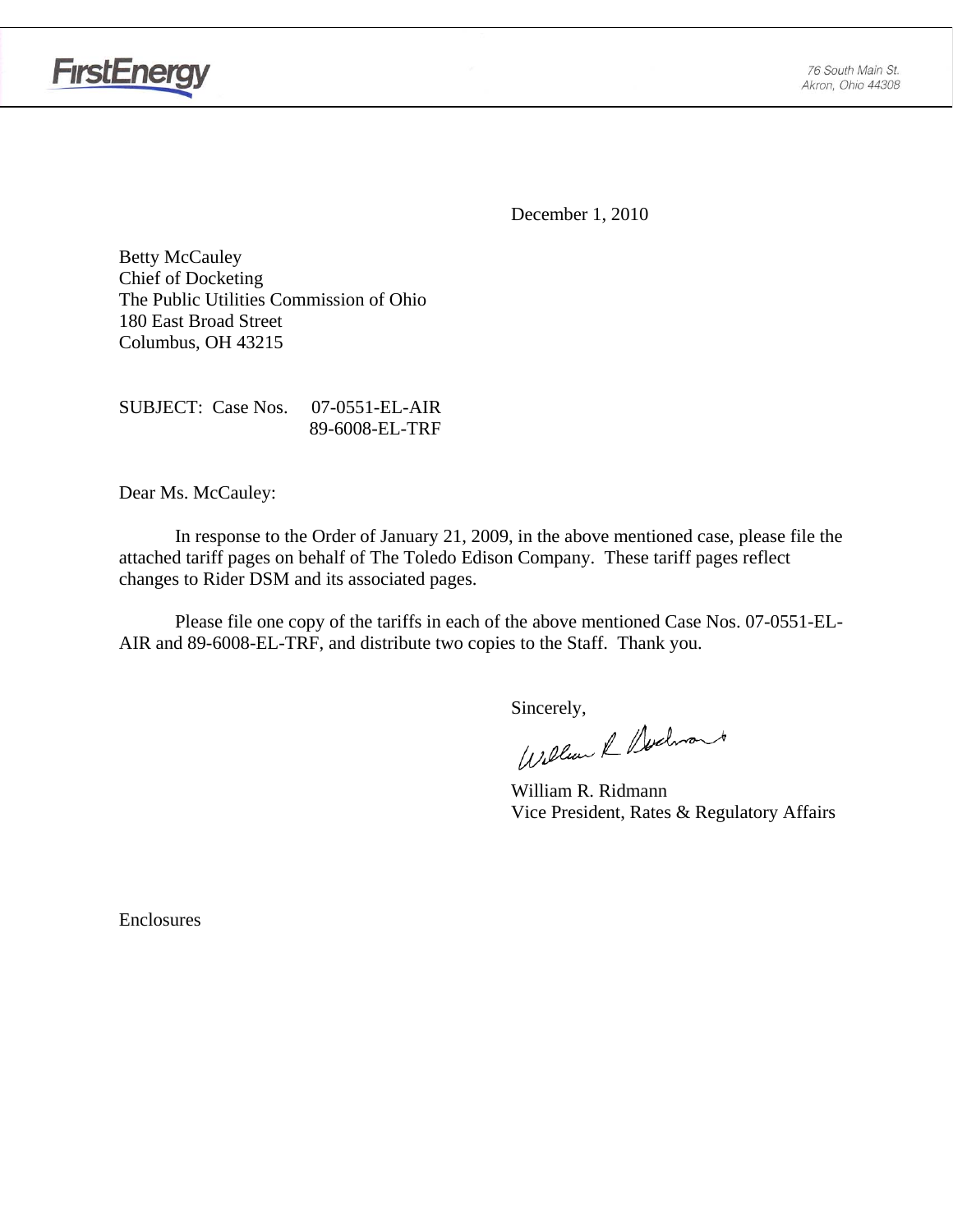### **TABLE OF CONTENTS**

The following rates, rules and regulations for electric service are applicable throughout the Company's service territory except as noted.

|                                                      | <b>Sheet</b> | <b>Effective</b><br><b>Date</b> |
|------------------------------------------------------|--------------|---------------------------------|
| <b>TABLE OF CONTENTS</b>                             | 1            | $01 - 01 - 11$                  |
| <b>DEFINITION OF TERRITORY</b>                       | 3            | $01 - 23 - 09$                  |
| <b>ELECTRIC SERVICE REGULATIONS</b>                  | 4            | 12-04-09                        |
| <b>ELECTRIC SERVICE SCHEDULES</b>                    |              |                                 |
| Residential Service (Rate "RS")                      | 10           | $01 - 23 - 09$                  |
| General Service - Secondary (Rate "GS")              | 20           | $01 - 23 - 09$                  |
| General Service - Primary (Rate "GP")                | 21           | $01 - 23 - 09$                  |
| General Service - Subtransmission (Rate "GSU")       | 22           | 01-23-09                        |
| General Service - Transmission (Rate "GT")           | 23           | $01 - 23 - 09$                  |
| <b>Street Lighting Provisions</b>                    | 30           | 01-23-09                        |
| Street Lighting (Rate "STL")                         | 31           | 06-01-09                        |
| Traffic Lighting (Rate "TRF")                        | 32           | 01-23-09                        |
| Private Outdoor Lighting (Rate "POL")                | 33           | 06-01-09                        |
| <b>MISCELLANEOUS CHARGES</b>                         | 75           | 01-23-09                        |
| <b>OTHER SERVICE</b>                                 |              |                                 |
| <b>Partial Service</b>                               | 52           | $01 - 01 - 06$                  |
| Residential Renewable Energy Credit Purchase Program | 60           | 10-01-09                        |
| <b>Cogeneration and Small Power Producer</b>         | 70           | $01 - 01 - 03$                  |
| <b>Interconnection Tariff</b>                        | 76           | $01 - 01 - 09$                  |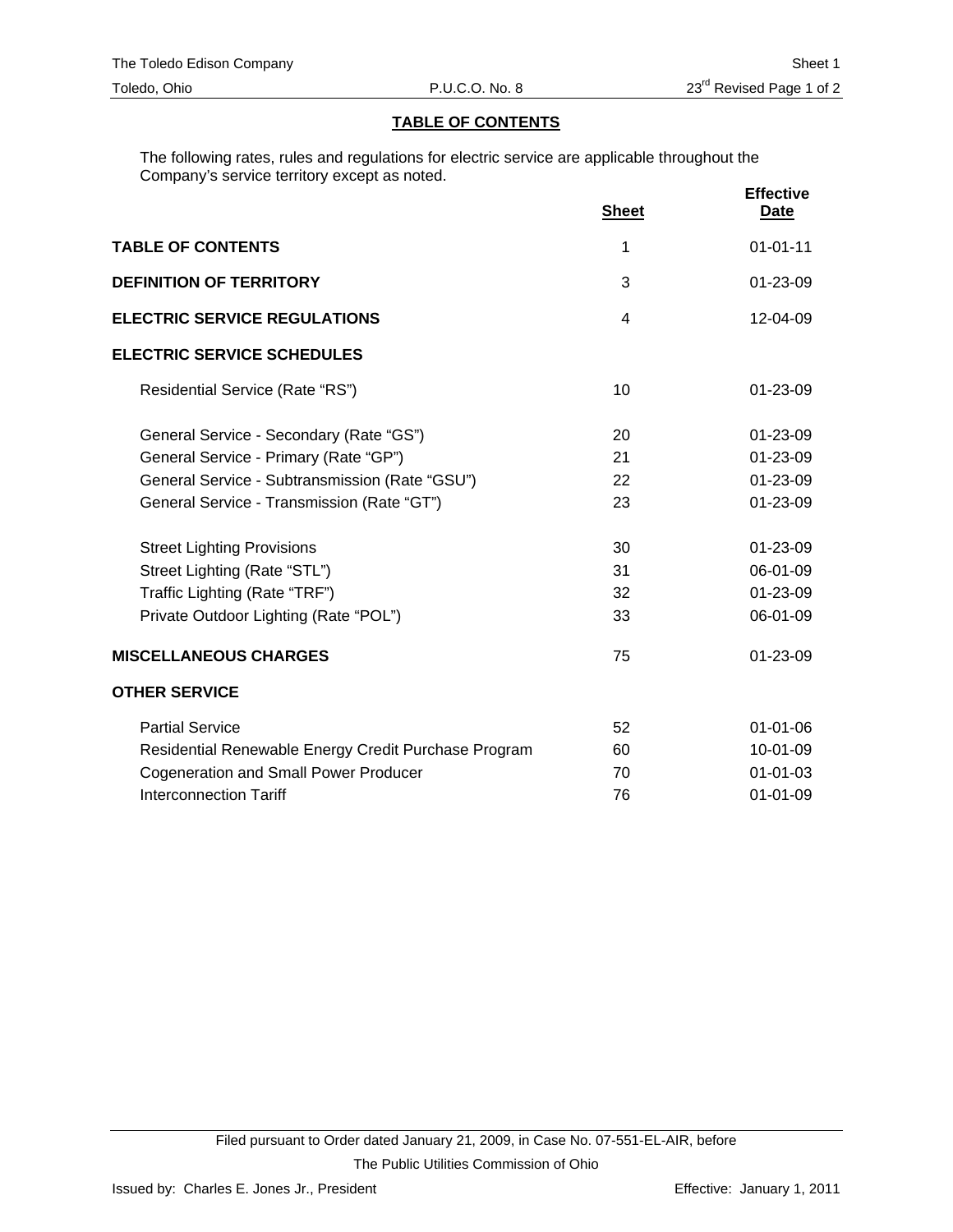## **TABLE OF CONTENTS**

| <b>RIDERS</b>                                          | <b>Sheet</b> | <b>Effective</b><br>Date |
|--------------------------------------------------------|--------------|--------------------------|
| Summary                                                | 80           | 03-17-10                 |
| <b>Residential Distribution Credit</b>                 | 81           | $05 - 21 - 10$           |
| <b>Transmission and Ancillary Services</b>             | 83           | 09-10-10                 |
| <b>Alternative Energy Resource</b>                     | 84           | $10 - 01 - 10$           |
| <b>School Distribution Credit</b>                      | 85           | 06-01-09                 |
| <b>Business Distribution Credit</b>                    | 86           | $01 - 23 - 09$           |
| <b>Hospital Net Energy Metering</b>                    | 87           | 10-27-09                 |
| Economic Development (4a)                              | 88           | 01-23-09                 |
| <b>Universal Service</b>                               | 90           | 12-21-09                 |
| <b>Temporary Energy Efficiency</b>                     | 91           | $01 - 01 - 06$           |
| State kWh Tax                                          | 92           | 01-23-09                 |
| Net Energy Metering                                    | 93           | 10-27-09                 |
| Delta Revenue Recovery                                 | 96           | $10 - 01 - 10$           |
| Demand Side Management                                 | 97           | $01 - 01 - 11$           |
| Reasonable Arrangement                                 | 98           | 06-01-09                 |
| <b>Distribution Uncollectible</b>                      | 99           | $10 - 01 - 10$           |
| <b>Deferred Transmission Cost Recovery</b>             | 100          | 09-17-10                 |
| Economic Load Response Program                         | 101          | 06-01-09                 |
| Optional Load Response Program                         | 102          | 06-01-09                 |
| <b>Generation Cost Reconciliation</b>                  | 103          | $10 - 01 - 10$           |
| <b>Green Resource</b>                                  | 104          | 06-01-09                 |
| Fuel                                                   | 105          | 12-14-09                 |
| Advanced Metering Infrastructure / Modern Grid         | 106          | 01-23-09                 |
| Line Extension Cost Recovery                           | 107          | 06-01-09                 |
| <b>Delivery Service Improvement</b>                    | 108          | 04-01-09                 |
| <b>PIPP Uncollectible</b>                              | 109          | $10 - 01 - 10$           |
| Non-Distribution Uncollectible                         | 110          | $10 - 01 - 10$           |
| <b>Experimental Real Time Pricing</b>                  | 111          | 06-01-10                 |
| <b>Experimental Critical Peak Pricing</b>              | 113          | 06-01-10                 |
| <b>Generation Service</b>                              | 114          | 06-01-10                 |
| Demand Side Management and Energy Efficiency           | 115          | 07-01-10                 |
| <b>Economic Development</b>                            | 116          | $10-01-10$               |
| <b>Deferred Generation Cost Recovery</b>               | 117          | 06-01-09                 |
| Deferred Fuel Cost Recovery                            | 118          | $01 - 01 - 11$           |
| <b>Residential Deferred Distribution Cost Recovery</b> | 120          | 09-01-10                 |
| Non-Residential Deferred Distribution Cost Recovery    | 121          | 09-01-10                 |
| <b>Residential Generation Credit</b>                   | 123          | 05-21-10                 |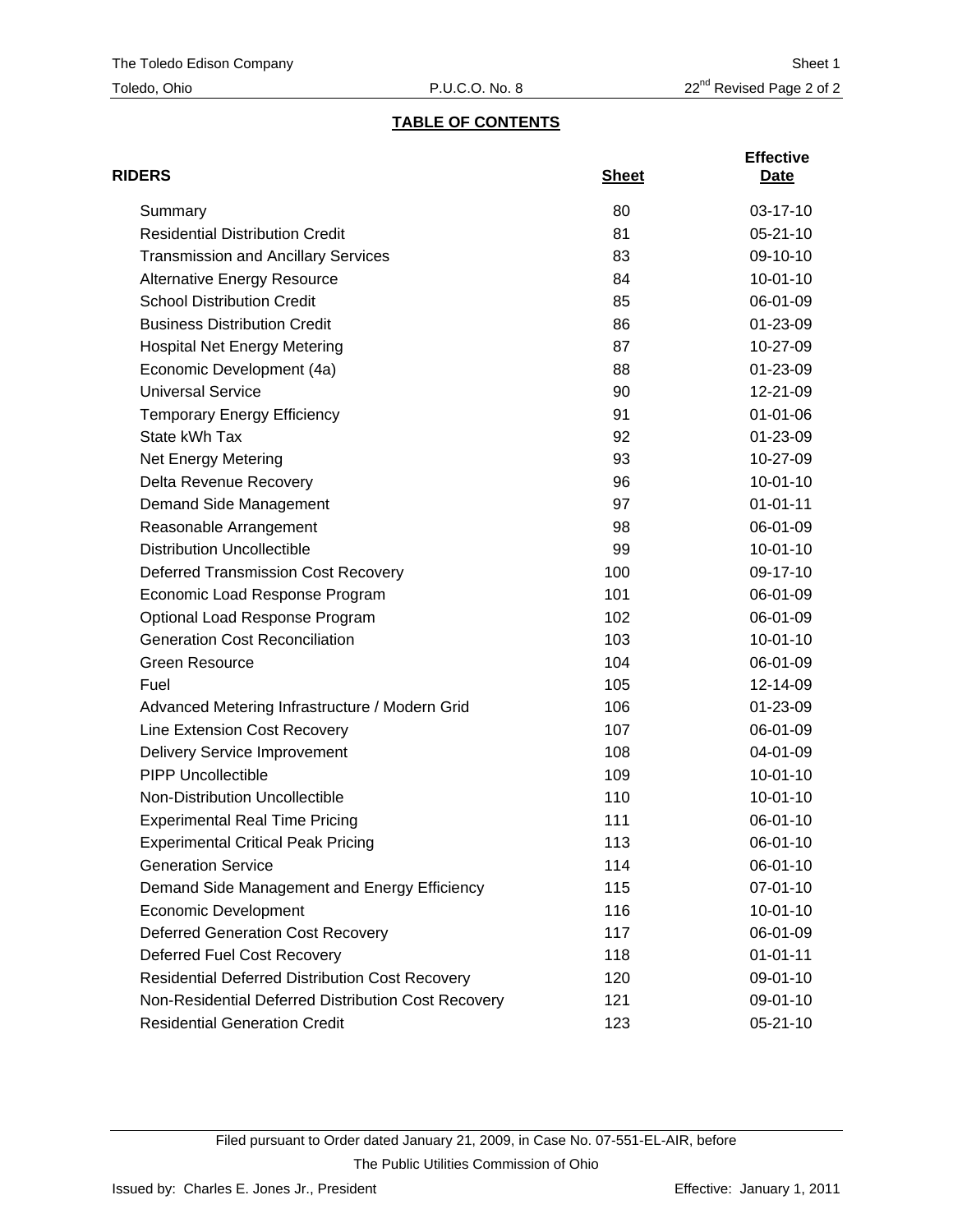### **RIDER DSM Demand Side Management Rider**

### **APPLICABILITY:**

A Demand Side Management ("DSM") Charge shall be applied to each kilowatt-hour ("kWh") delivered during a billing month to all retail customers taking service under Rate Schedule RS. The DSM Charge is not avoidable to customers during the period the customer takes electric generation service from a certified supplier.

### **RATES:**

On the Effective Date ("ED"), the DSM Charge shall be 0.011¢, and shall be adjusted semi-annually based on the following formula:

DSM Charge =  $((ADB - ADFIT) \times CC + AMORT + RA) / PS \times [1 / (1-CAT)],$  rounded to the fifth decimal place.

Where:

 $ADB =$  The net accumulated balance of the residential demand side management costs deferred by the Company, including applicable Carrying Costs ("CC"). Residential demand side management costs that are deferred shall include all DSM program costs incurred for programs contemplated in the Settlement Stipulation approved in PUCO Case Nos. 05- 1125-EL-ATA, 05-1126-EL-AAM and 05-1127-EL-UNC, all reasonable administrative costs to conduct such DSM programs and lost distribution revenues until included in the Company's tariffs established in a subsequent rate case.

> The initial ADB will be based on the Company's filing in Case No. 07-551-EL-AIR, with all subsequent ADB's being based on the deferred balance at each March 31 and September 30 thereafter.

- $ADFIT = The accumulated deferred income tax associated with the ADB.$
- AMORT = The ADB amortized over a three year period. However in no case will the amortization period extend beyond December 31, 2012. Any ADB at April 30, 2012 will be collected over the RHY effective July 1, 2012.
- RA = The net over or under collection of the RC during the Recovery Half-Year ("RHY"), plus Carrying Costs. A positive RA reflects an under collection of the RC.
- PS = The Company's forecasted kWh retail sales during the RHY for customers taking service under Rate Schedule RS.
- CAT = The Commercial Activity Tax rate as established in Section 5751.03 of the Ohio Revised Code.
- $CC =$  The return earned on the RC and RA, which shall be calculated by multiplying the RC and RA by the Company's cost of debt.
- $RHY =$  The calendar half-year in which the then current DSM Charge is collected. The RHY commences on January 1 and July 1, immediately following the determination of the ADB as of September 30 or March 31 for such DSM Charge.